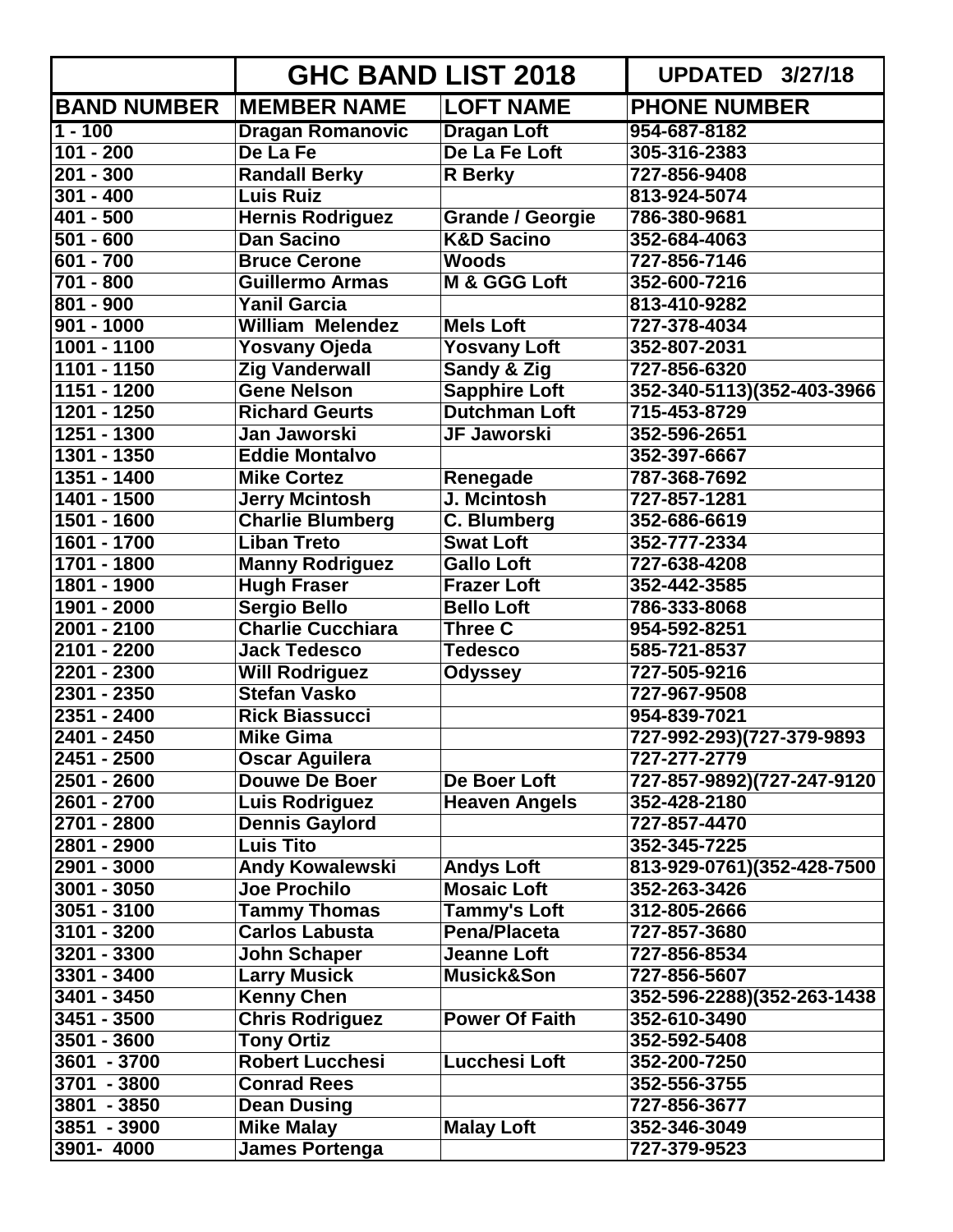| $\sqrt{4001 - 4100}$ | Jim Shumway                | <b>Screaming Eagle</b>         | 352-361-4052               |
|----------------------|----------------------------|--------------------------------|----------------------------|
| 4101 - 4200          | <b>Jack Manders</b>        |                                | 727-379-9602)(727-809-2279 |
| 4201 - 4300          | Dan Buonaguiro             |                                | 352-465-7785               |
| 4301-4400            | <b>Jubier Borges</b>       | <b>JB Loft</b>                 | 352-835-9362               |
| 4401-4500            | <b>Bill Welch</b>          |                                | 727-856-4785               |
| 4501-4600            | <b>Andy Guimond</b>        | AAA + Loft                     | 352-573-8168               |
| 4601-4700            | <b>Anthony Natale</b>      | <b>Anthony-Mike</b>            | 352-410-5119               |
| 4701-4800            | <b>Feliberto German</b>    | <b>Feli Loft</b>               | 352-596-2799               |
| 4801-4900            | <b>Don Hart</b>            |                                | 727-379-3821)(203-410-5111 |
| 4901-4950            | <b>Robert Michenfelder</b> | Glory -B-Loft                  | 727-857-3637               |
| 4951-5000            | Carlos Noriega             |                                | 727-237-7916               |
| 5000-5100            | <b>Gerald Murray</b>       | <b>M&amp;M Traw</b>            | 727-207-0074               |
| 5101-5200            | <b>Pedro Perez</b>         |                                | 863-399-2882               |
| 5201-5300            | <b>Sal Zito</b>            |                                | 815-871-7707               |
| 5301- 5400           | <b>Maria Suti</b>          | <b>Mariadan Loft</b>           | 727-743-0868               |
| 5401-5500            | <b>Brent Stanford</b>      |                                | 478-747-0034               |
| 5501-5600            | Laszlo Szentendrei         | <b>Laszlo SZ Loft</b>          | 727-856-5810               |
| 5601-5700            | John Roan                  | <b>Roan Loft</b>               | 408-747-7202               |
| 5701-5800            | <b>Jack Blazier</b>        |                                | 727-857-1299               |
| 5801-5900            | Sal Lama                   | <b>Lama Family loft</b>        | 727-379-0632)(727-364-7554 |
| 5901- 6000           | <b>Edilio Gonzales</b>     |                                | 786-317-0548               |
| 6001-6100            | <b>Paul Hanna</b>          |                                | 708-704-2574               |
| 6101-6150            | <b>Gus Guardiola</b>       | Mr. Tabaco                     | 352-667-2230               |
| 6151-6200            | <b>Larry Field</b>         | <b>Field &amp; Co</b>          | 727-364-1413               |
| 6201-6300            | <b>Gilbert Delgado</b>     | <b>DR Loft</b>                 | 352-556-9502               |
| 6301- 6400           | <b>Jose Cintron</b>        | <b>Kingdom Loft</b>            | 727-857-4582               |
| 6401-6500            | <b>Thomas Kurz</b>         | <b>Pet ShopLoft</b>            | 352-200-8719)(718-840-9237 |
| 6501- 6550           | <b>Lazaro Cruz</b>         | <b>Red Draggon</b>             | 786-510-6060               |
| 6551- 6600           | <b>Bill Dupke</b>          |                                | 727-856-3485)(727-992-0399 |
| 6601-6700            | Dave Gage                  |                                | 352-596-1908               |
| 6701-6800            | <b>Bill Mitiu</b>          | <b>B. Mitiu</b>                | 727-857-4020               |
| 6801- 6850           | <b>Mike Malay</b>          | <b>Malay Loft</b>              | 352-346-3049               |
| 6851-6900            | <b>AL Hassler</b>          | <b>Pegasus Loft</b>            | 727-860-4590)(904-307-9348 |
| 6901-7000            | <b>Dean Jamieson</b>       | <b>D</b> Jamieson              | 727-378-5074               |
| 7001-7050            | <b>Cleon Cox</b>           |                                | 727-856-2307               |
| 7051-7100            | <b>Phil Bomhoff</b>        | <b>Syndicate Loft</b>          | 727-857-1174               |
| 7101-7200            | <b>Mitch Dejlitko</b>      | <b>MWD Loft</b>                | 727-856-2814               |
| 7201-7300            | <b>Joseph Gentile</b>      | <b>Parkview Loft</b>           | 727-378-6836               |
| 7301-7350            | <b>Bob Greiner</b>         | <b>Full House</b>              | 352-346-1284               |
| 7351-7400            | <b>Ted Phillips</b>        | <b>Rising Star</b>             | 352-584-0170               |
| 7401-7450            | <b>Rich Zambito</b>        |                                | 352-293-3296               |
| 7451-7500            | <b>Bruce Lattimer</b>      | <b>B</b> Lattimer              | 727-856-1431               |
| 7501-7600            | <b>Horst Hackemer</b>      | Hackemer&McNeilus 727-856-5633 |                            |
| 7601-7700            | <b>Niall Hyde</b>          |                                | 708-935-3237               |
| 7701-7800            | <b>Carlos Noriega</b>      | Noriega Loft                   | 727-237-7916               |
| 7801-7850            | <b>Eddy Milian</b>         | <b>Beauty Loft</b>             | 786-760-4118               |
| 7851-7900            | <b>Andy Larentzakis</b>    | <b>Big Andy</b>                | 647-839-7733               |
| 7901-7950            | Dan Sweeny                 | <b>Mariadan Loft</b>           | 570-620-7301               |
| 7951-8000            | <b>Mike Chamoun</b>        | <b>Mikes Loft</b>              | 352-597-8086               |
| 8001-8100            | <b>Vernon Young</b>        |                                | 727-856-1983               |
| 8101-8150            | <b>Nicholas Cisco</b>      |                                | 727-856-2103               |
|                      |                            |                                |                            |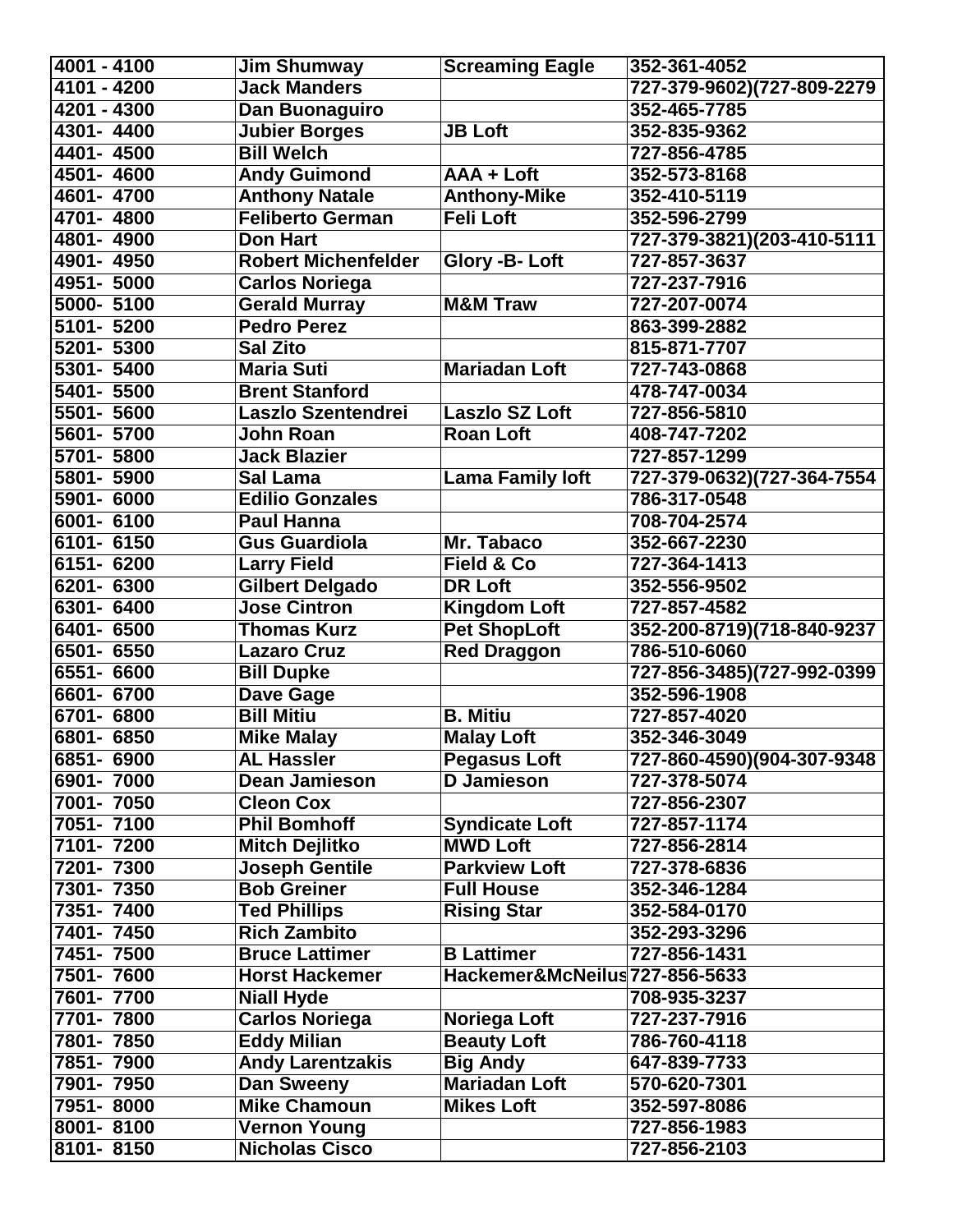| 8151-8200    | <b>David Donnelly</b>                          |                            | 305-345-8996               |
|--------------|------------------------------------------------|----------------------------|----------------------------|
| 8201-8300    | <b>Jonathan Cline</b>                          | <b>Jon/Tes Cline</b>       | 727-856-1065)(727-247-2920 |
| 8301-8350    | <b>John Ferraro</b>                            | <b>Son Of Ferraro Loft</b> | 727-856-1839               |
| 8351-8400    | <b>Bob Frank</b>                               |                            | 727-378-3863               |
| 8401-8500    | <b>W.E. Folsom</b>                             |                            | 770-318-7106               |
| 8501-8550    | <b>Robert Frey</b>                             | <b>Frey Bros'</b>          | 352-345-2551               |
| 8551-8600    | John Gallagher                                 |                            | 727-378-7103)(352-398-9969 |
| 8601-8700    | <b>Dale Parliman</b>                           | <b>Parliman Loft</b>       | 352-777-4377               |
| 8701-8800    | <b>Gene Gannon</b>                             |                            | 813-943-5560               |
| 8801-8900    | <b>Richard Loughan</b>                         |                            | 727-378-5018               |
| 8901-9000    | <b>Charlie Geraci</b>                          | Spirt Of 76                | 352-428-9055               |
| 9001-9050    | <b>Bill Giannetta</b>                          |                            | 352-592-2529)(727-207-8720 |
| 9051-9100    | <b>Sam Giarratano</b>                          | <b>Bellview Loft</b>       | 727-379-0777               |
| 9101-9200    | <b>Frank Gioielli</b>                          | F & L Loft                 | 727-856-7278               |
| 9201-9250    | <b>Antonios Gogonis</b>                        |                            | 727-856-4276)(727-247-2432 |
| 9251-9300    | <b>Leandro Gutierrez</b>                       | <b>Daniela Loft</b>        | 239-200-6015               |
| 9301-9400    | <b>Ken Hardy</b>                               | <b>Tiki Bar Loft</b>       | 727-339-7211               |
| 9401-9500    | <b>Demaris Hernandez</b>                       | Kokonina Loft              | 352-428-7219               |
| 9501-9600    | <b>Jack Kenyon</b>                             |                            | 609-231-1077               |
| 9601-9700    | <b>Carlos Labusta</b>                          | <b>Placetas</b>            | 727-857-3680               |
| 9701-9800    | <b>David Langridge</b>                         |                            | 585-230-3906               |
| 9801-9900    | Servi Leiva                                    | <b>Rambo Loft</b>          | 352-219-7075               |
| 9901-10000   | <b>Eddie Linfernal</b>                         | <b>Future Force</b>        | 813-299-9054               |
| 10001-10100  | <b>Keith Lord</b>                              |                            | 727-379-0676               |
| 10101-10200  | <b>Laurie McConnell</b>                        |                            | 352-345-8421)(727-727-9700 |
| 10201-10250  | <b>Hugh McKinnis</b>                           | <b>Bama Loft</b>           | 352-597-8766)(518-424-6480 |
| 10251-10300  | <b>Chris Rodriguez</b>                         | <b>Power Of Faith</b>      | 352-610-3490               |
| 10301-10400  | <b>Dennis McNeilus</b>                         |                            | 727-856-4714)(507-254-4946 |
| 10401-10500  | <b>Dan Miller</b>                              |                            | 352-359-2213               |
| 10501-10600  | <b>Tony Melucci</b>                            |                            | 727-856-9785               |
| 10601-10650  | <b>Deborah Perry</b>                           |                            | 727-856-7146               |
| 10651-10700  | <b>James Revoir</b>                            |                            | 352-597-5149               |
| 10701-10750  | <b>Budd Murray</b>                             | <b>Joy Loft</b>            | 727-233-2774               |
| 10751-10800  | <b>Robert Moody</b>                            | <b>Moody AFB</b>           | 352-556-3653               |
| 10801-10900  | Lenny Ryan                                     |                            | 352-596-3332               |
| 10901-11000  | John Sawicki                                   | Sawicki/Nielsen            | 352-597-0542               |
| 11101-11150  | <b>Alex Sosnowski</b>                          |                            | 727-856-6738)(419-306-6900 |
| 11151-11200  | <b>Maria Suti</b>                              | <b>Mariadan Loft</b>       | 727-743-0868               |
| 11201-11300  | <b>Ronald Tipton</b>                           |                            | 352-403-6126               |
| 11301- 11350 | <b>Frank Variello</b>                          | <b>Franks Loft</b>         | 352-592-7122)(352-650-2255 |
| 11351-11400  | <b>Dan Sacino</b>                              |                            | 352-684-4063               |
| 11401-11450  |                                                |                            | 727-857-4470               |
|              | <b>Dennis Gaylord</b><br><b>Salvatore Zito</b> |                            |                            |
| 11451-11500  |                                                |                            | 815-871-7707               |
| 11501-11600  | <b>Jerry Mcintosh</b>                          |                            | 727-857-1281               |
| 11601-11700  | <b>Manny Rodriguez</b>                         | <b>Gallo Loft</b>          | 727-638-4208               |
| 11701-11800  | <b>Charlie Cucchiara</b>                       | Three C                    | 954-592-8251               |
| 11801-11900  | <b>James Portenga</b>                          |                            | 727-379-9523               |
| 11901-11950  | <b>Paul Hanna</b>                              |                            | 708-704-2574               |
| 11951-12000  | <b>Bill Mitiu</b>                              |                            | 727-857-4020               |
| 12001-12100  | <b>Mitch Dejlitko</b>                          | <b>MWD Loft</b>            | 727-856-2814               |
| 12101-12200  | <b>W.E. Folsom</b>                             |                            | 770-318-7106               |